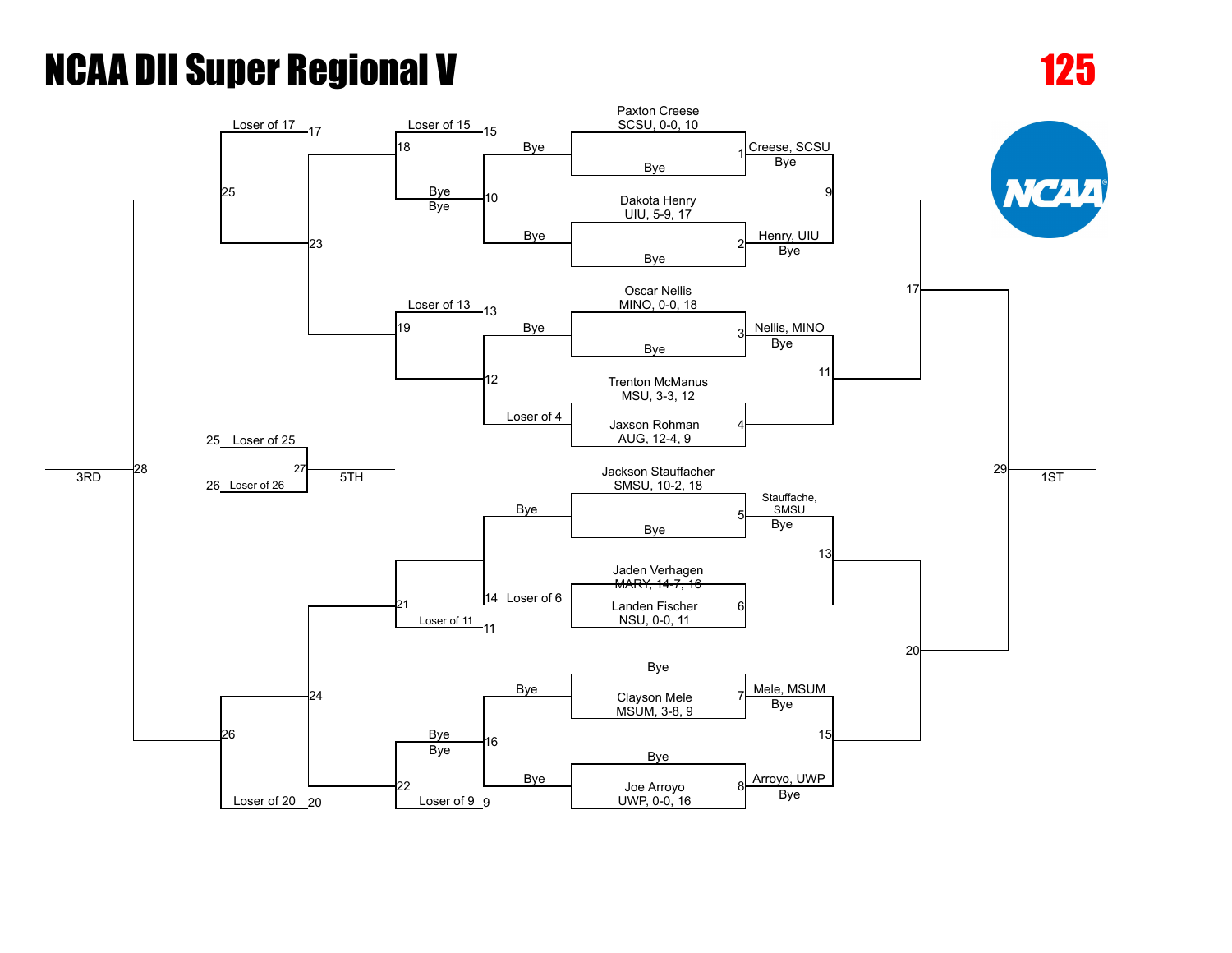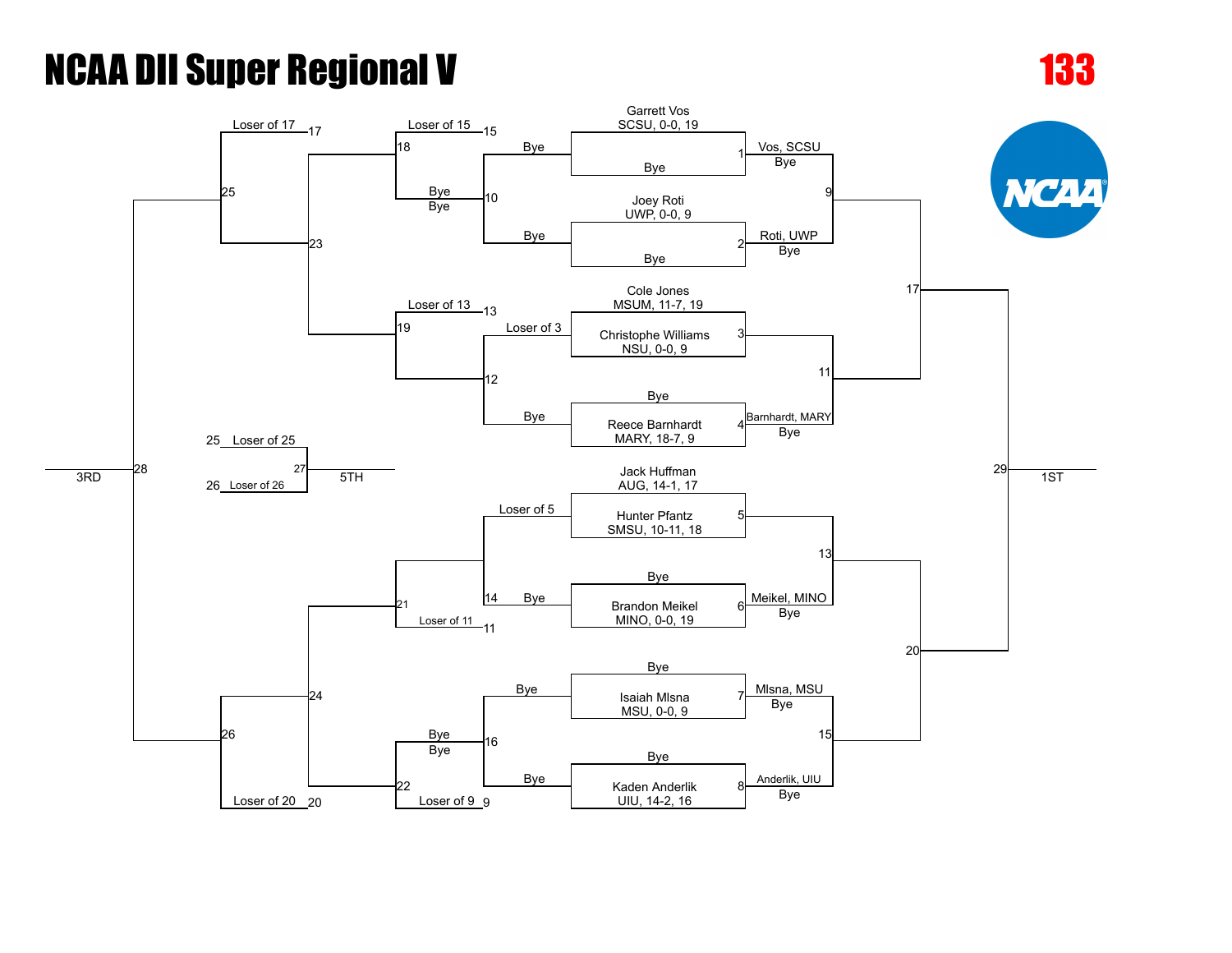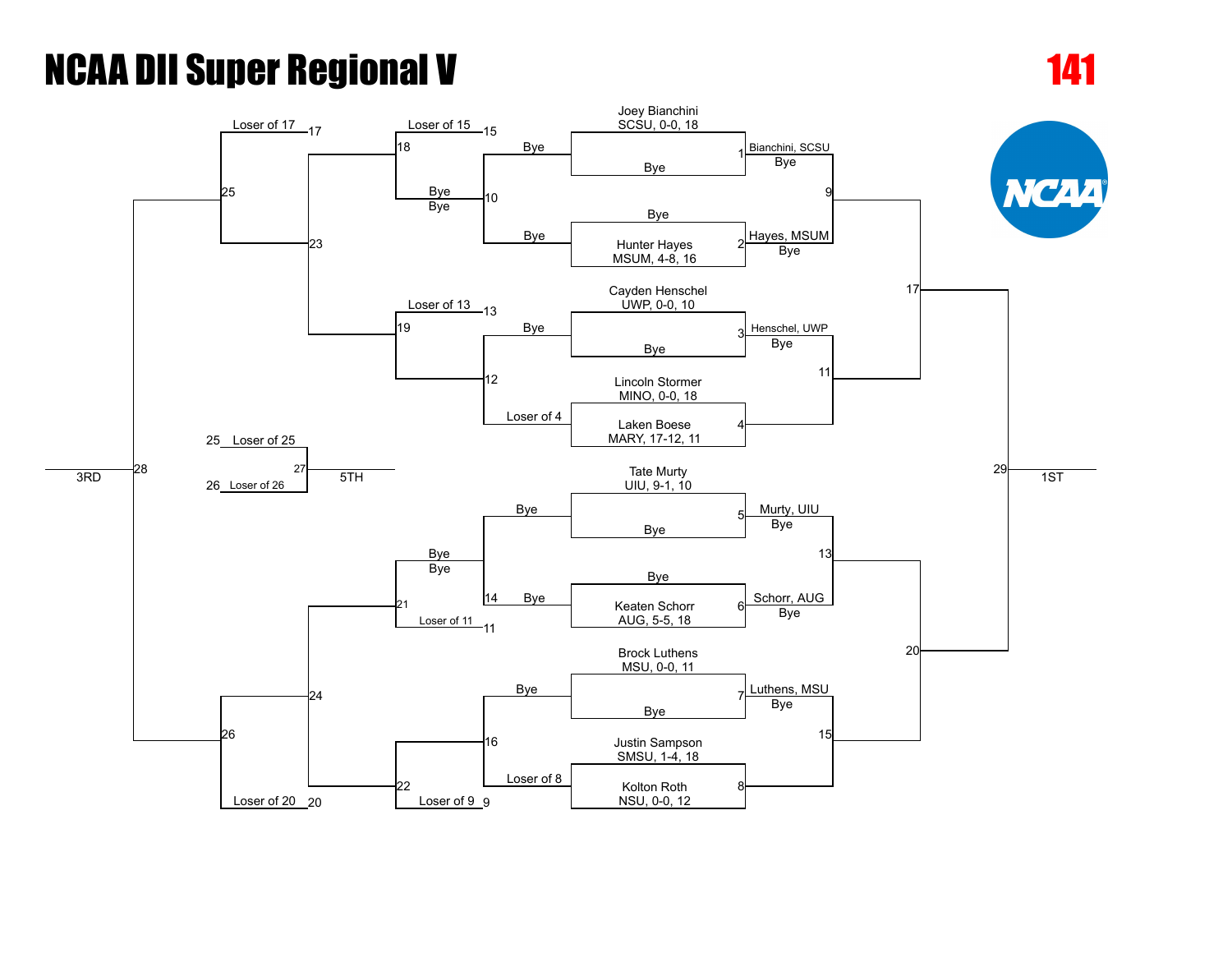

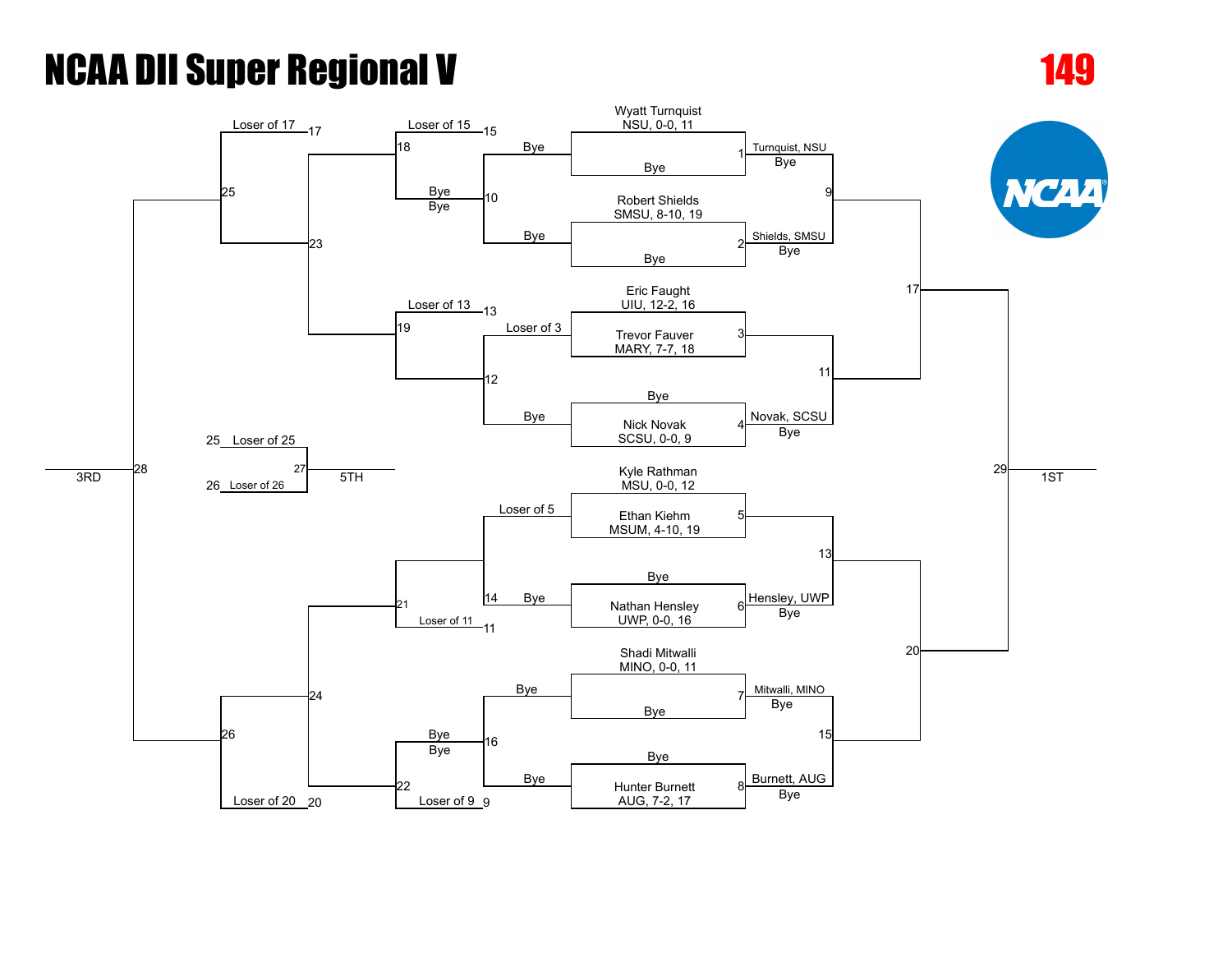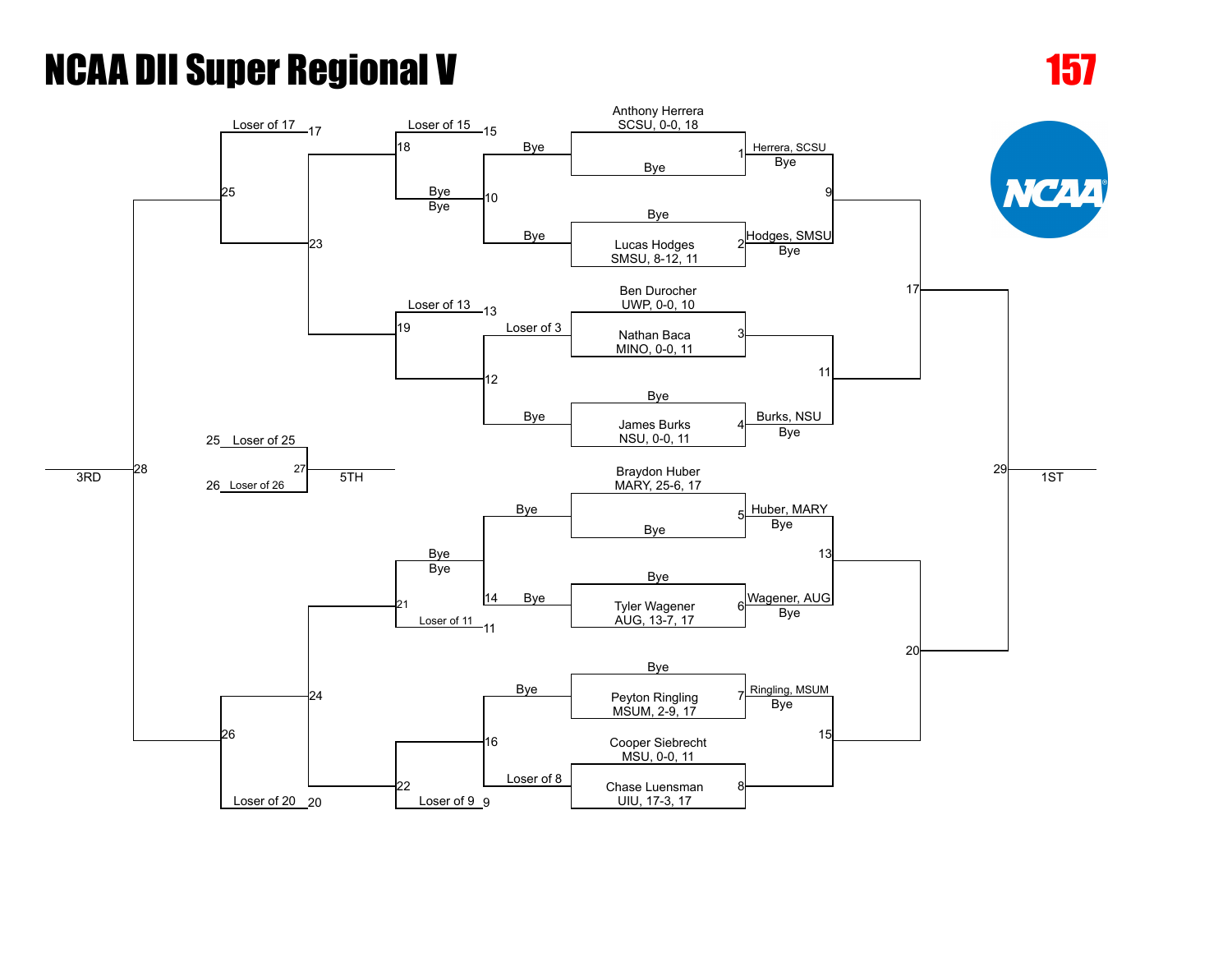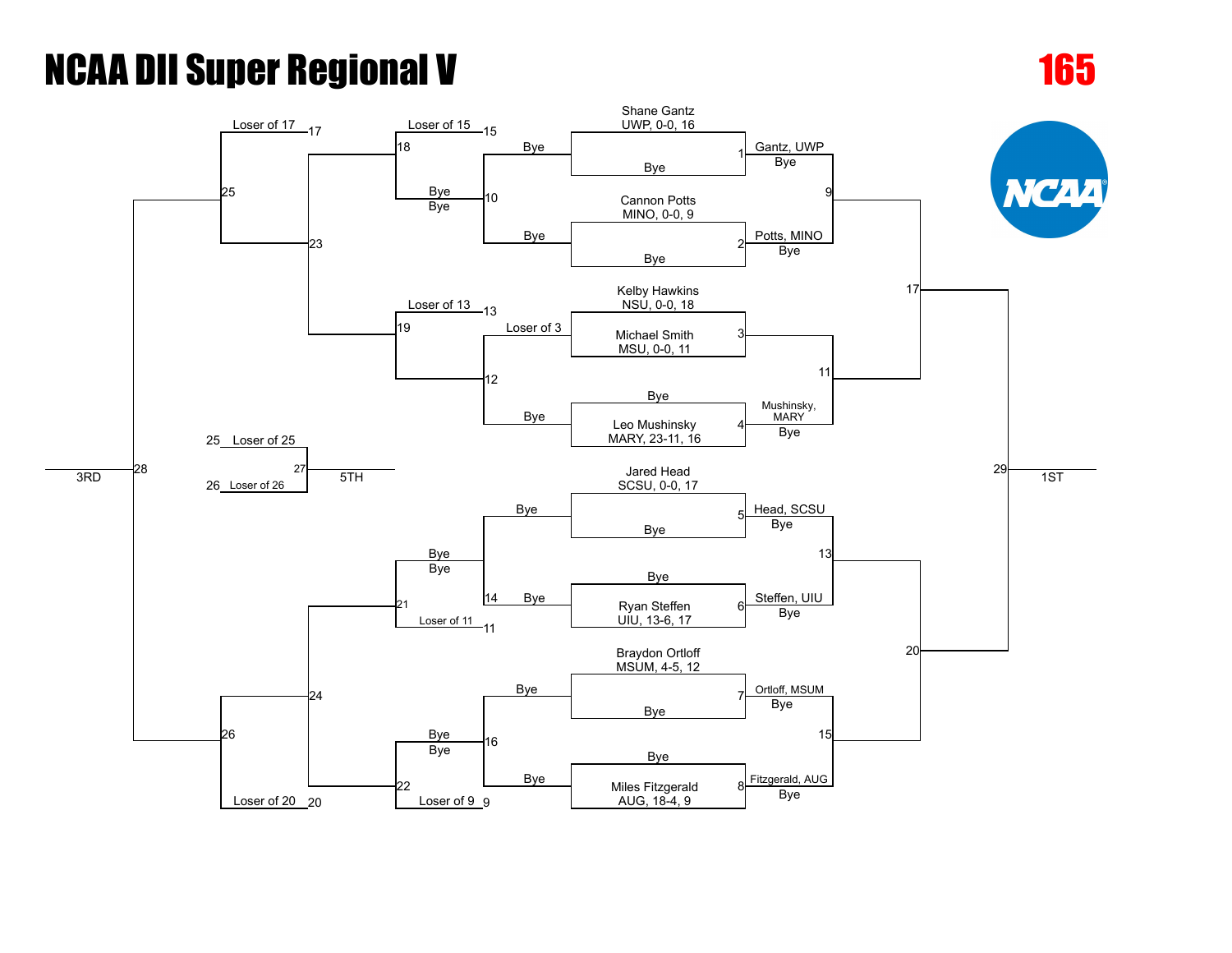[25](javascript:openBoutSheet(25,)

Loser of 20 20





Loser of 9 9

SCSU, 0-0, 17 20 9 Bye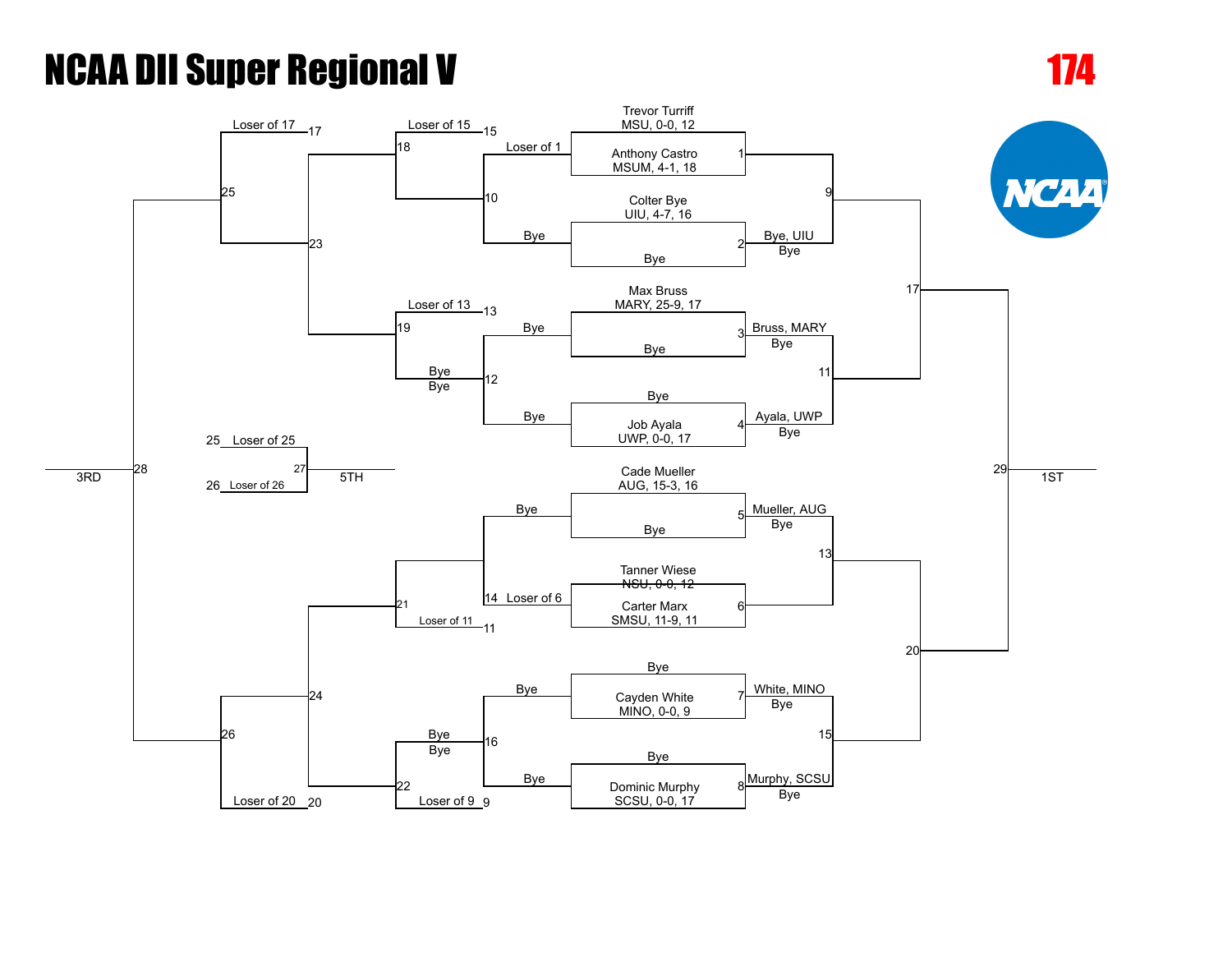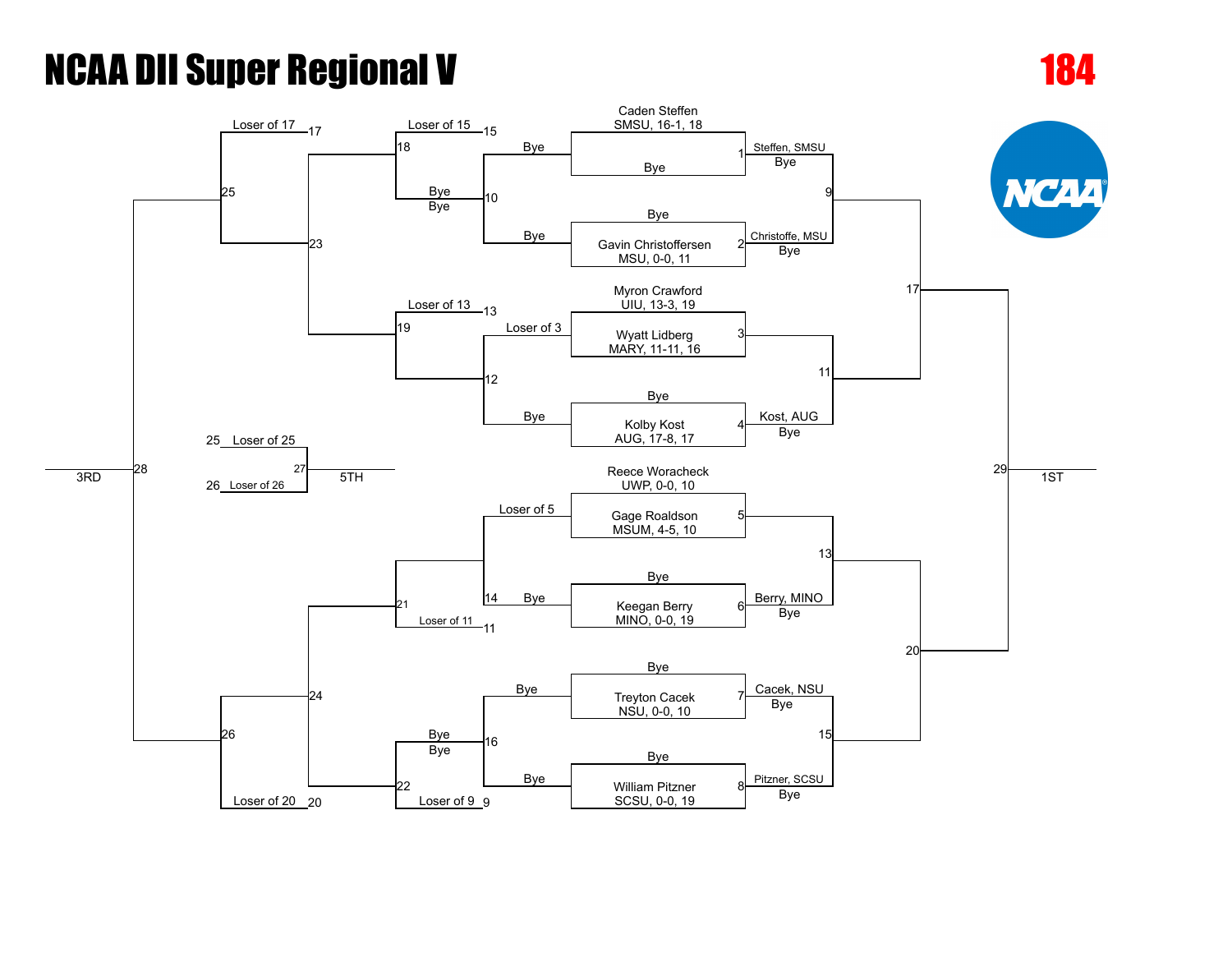